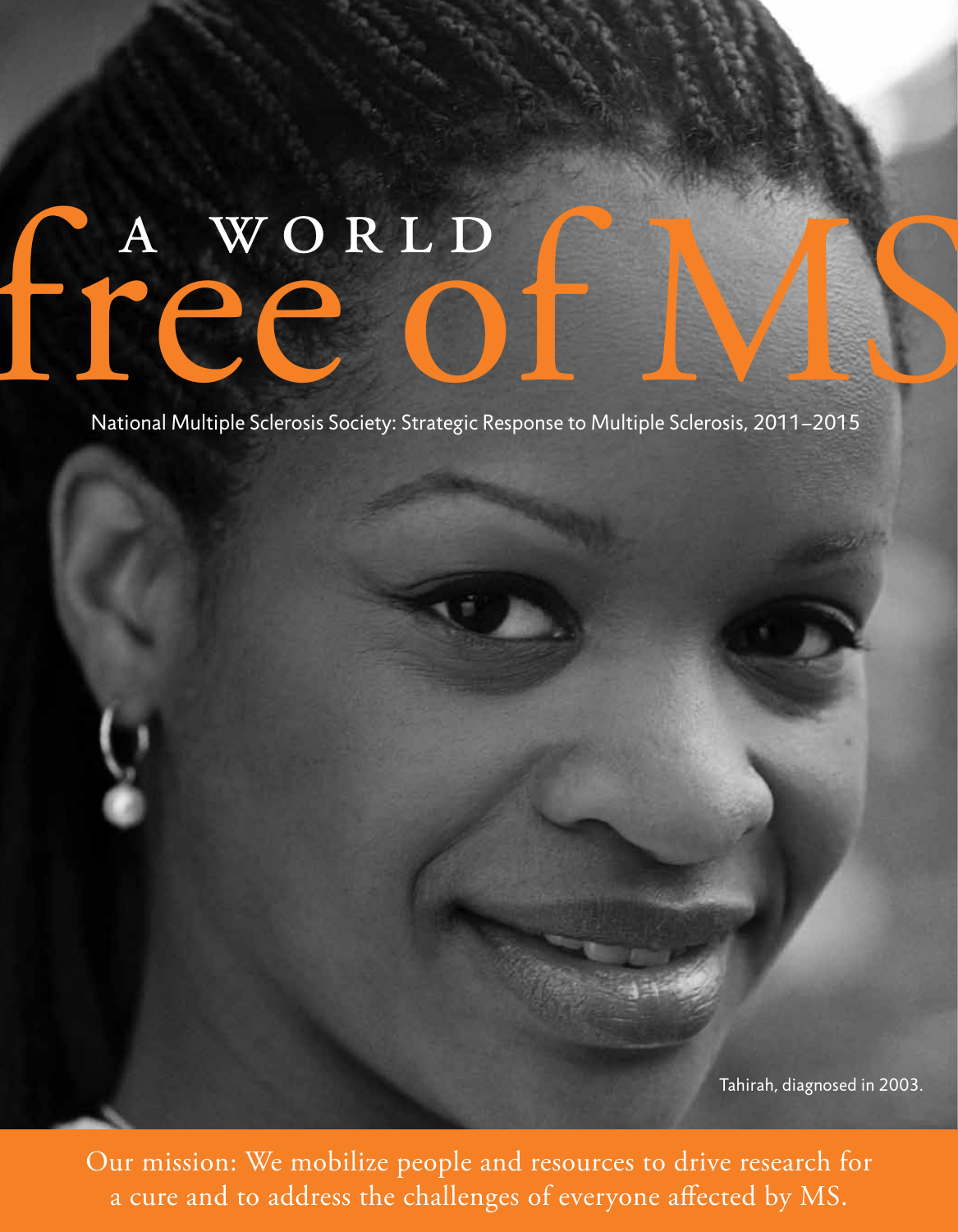We are a driving force of MS research and treatment to stop disease progression, restore function, and end MS forever.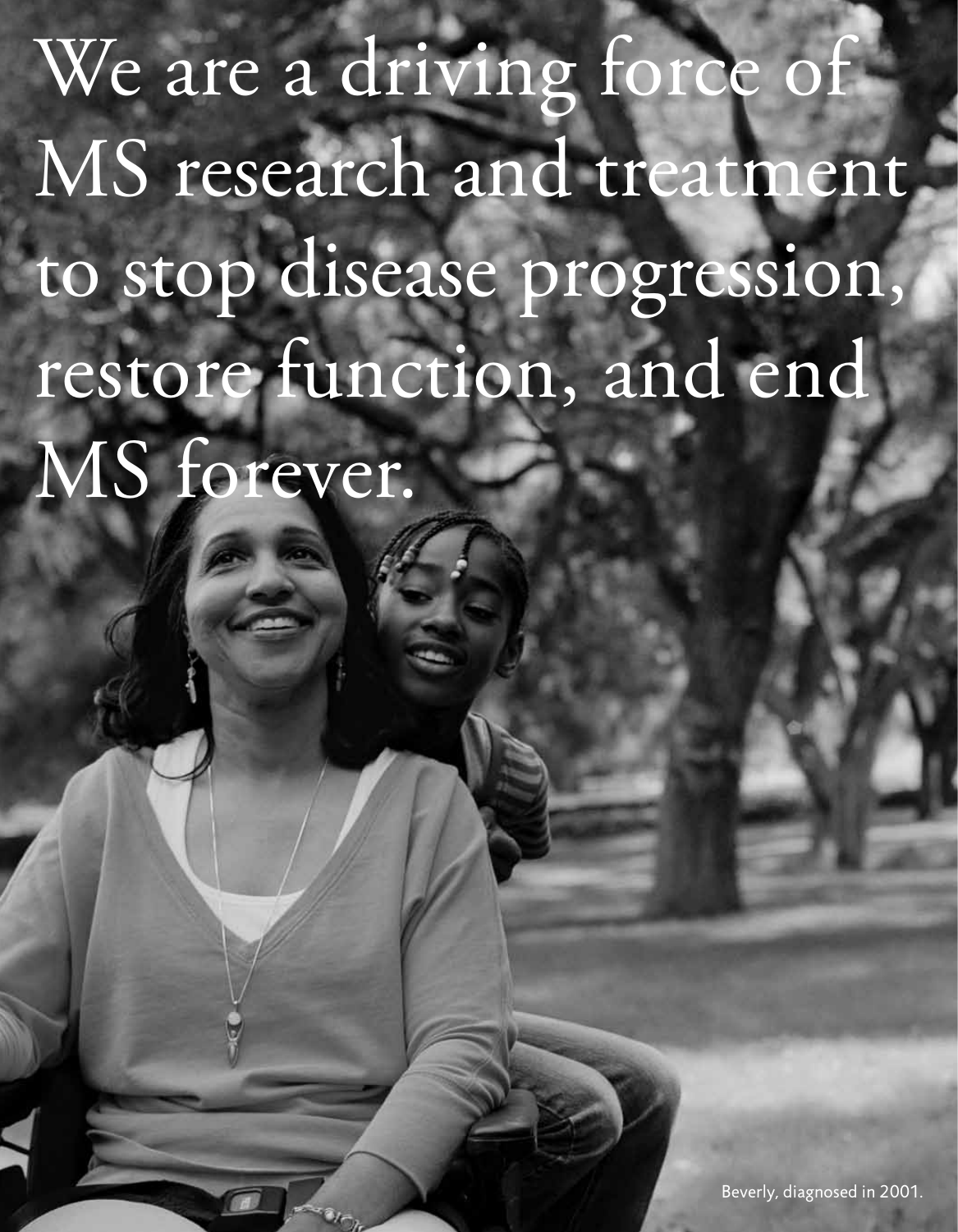We better understand the scientific mechanisms that lead to disease progression and we accelerate the development of new therapies.

We pursue new avenues to discover how nerve cells are damaged and potentially repaired.

We pursue new rehabilitation techniques and symptomatic treatments to restore neurological function and enhance quality of life.

We identify risk and triggering factors that cause MS, and understand the biological interactions that lead to its development so that MS can be prevented.

We expand and strengthen the quantity and quality of MS research worldwide to accelerate new discoveries and treatments for people with MS.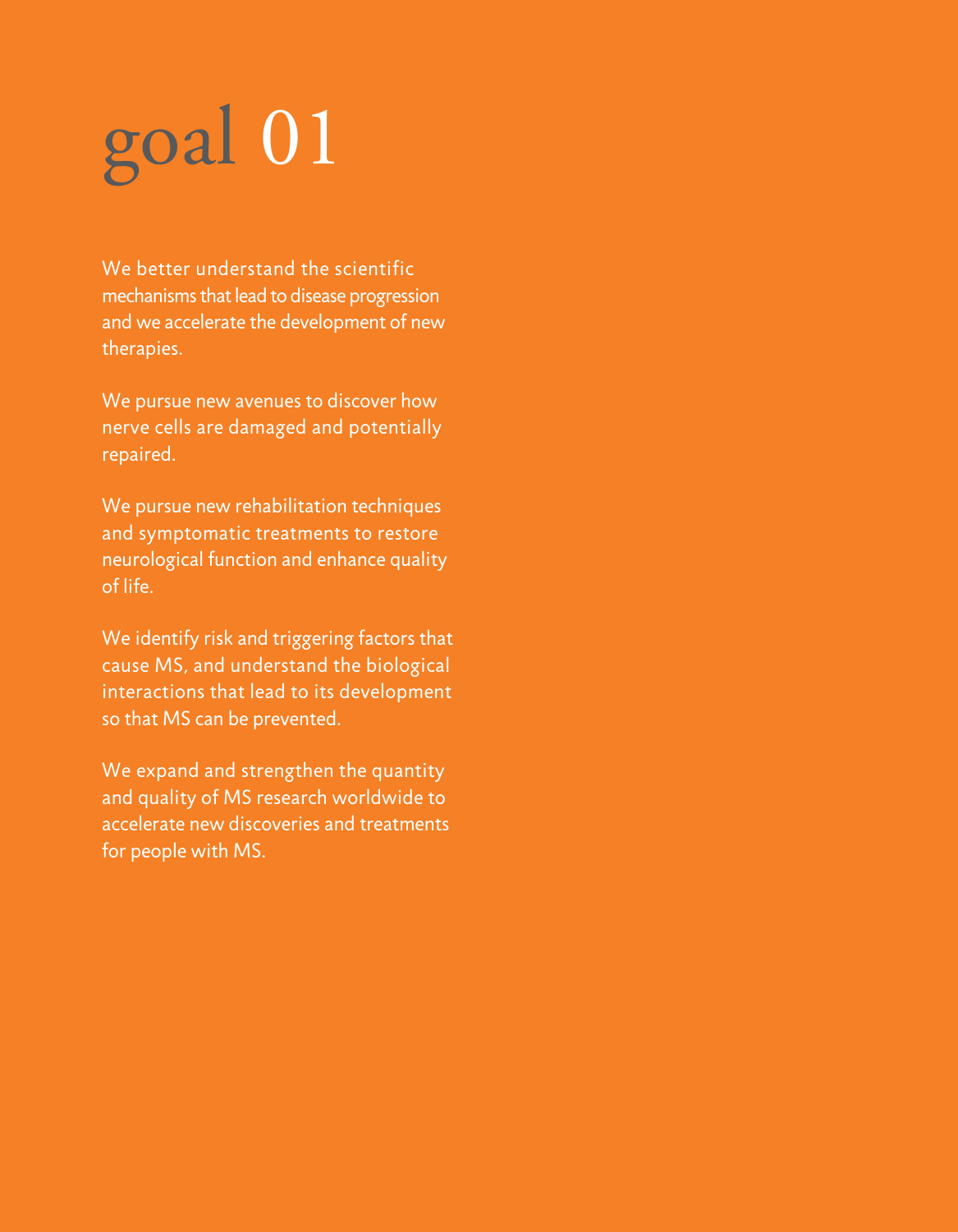We develop, deliver and leverage resources to enhance care for people with MS and quality of life for those affected by the disease.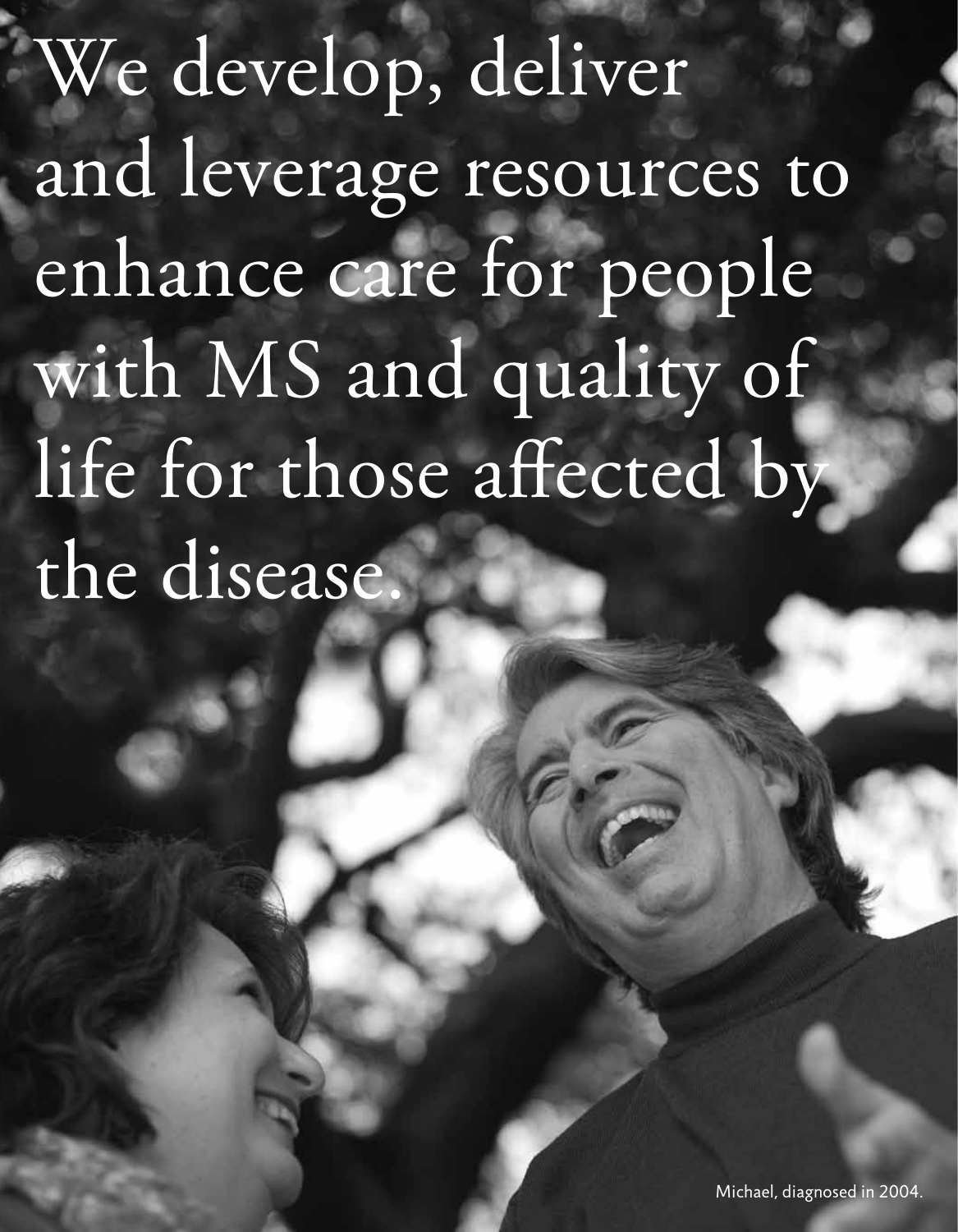We expand access to high quality MS care.

We provide timely, accurate, and comprehensive information for all constituents.

We focus our efforts on minimizing the financial impact of MS on individuals and families.

We connect people affected by MS, especially those with severe disability, with their communities, information resources, programs and services, and each other.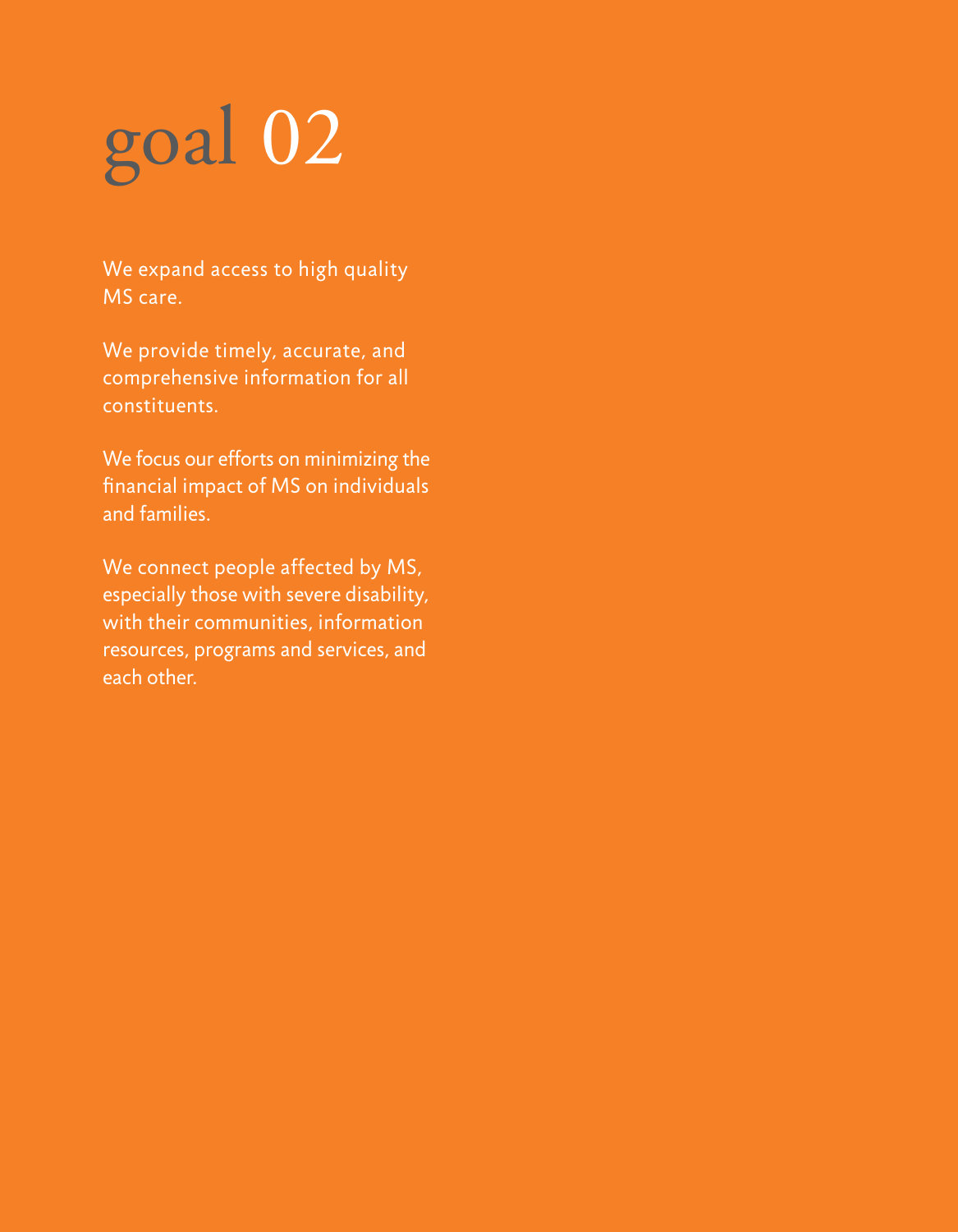We are leaders in the worldwide MS movement, mobilizing millions of people to do something about MS now.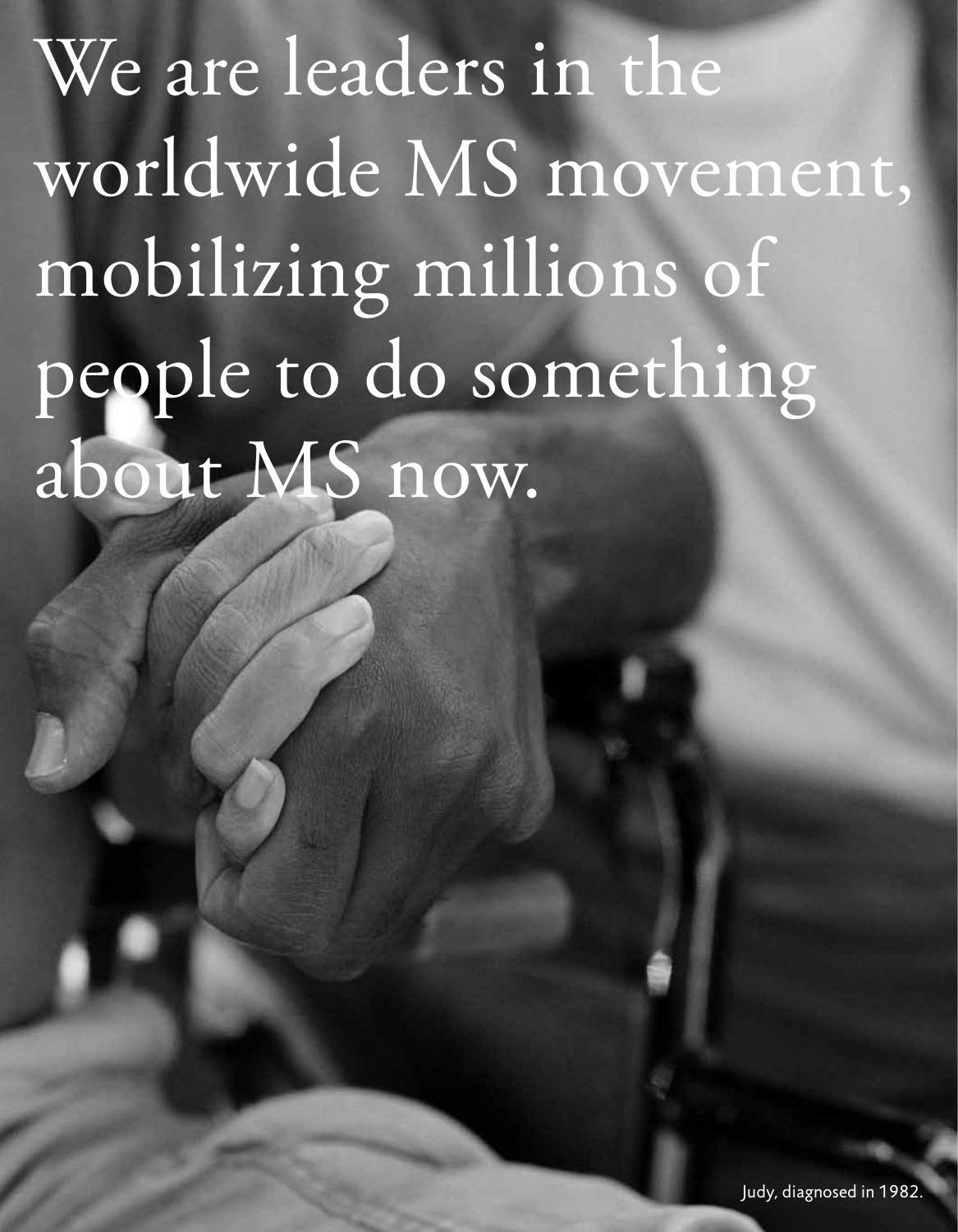We increase the number and impact of Society volunteers, engaging and cultivating people at all levels and in support of every critical function of the organization.

We heighten awareness of MS to facilitate understanding, engagement and action to fuel the movement.

We expand the impact of the MS movement through new and enhanced community collaborations and partnerships.

We engage volunteers to increase research funding, support those most severely affected by MS, and bring new clinicians and scientists to the movement.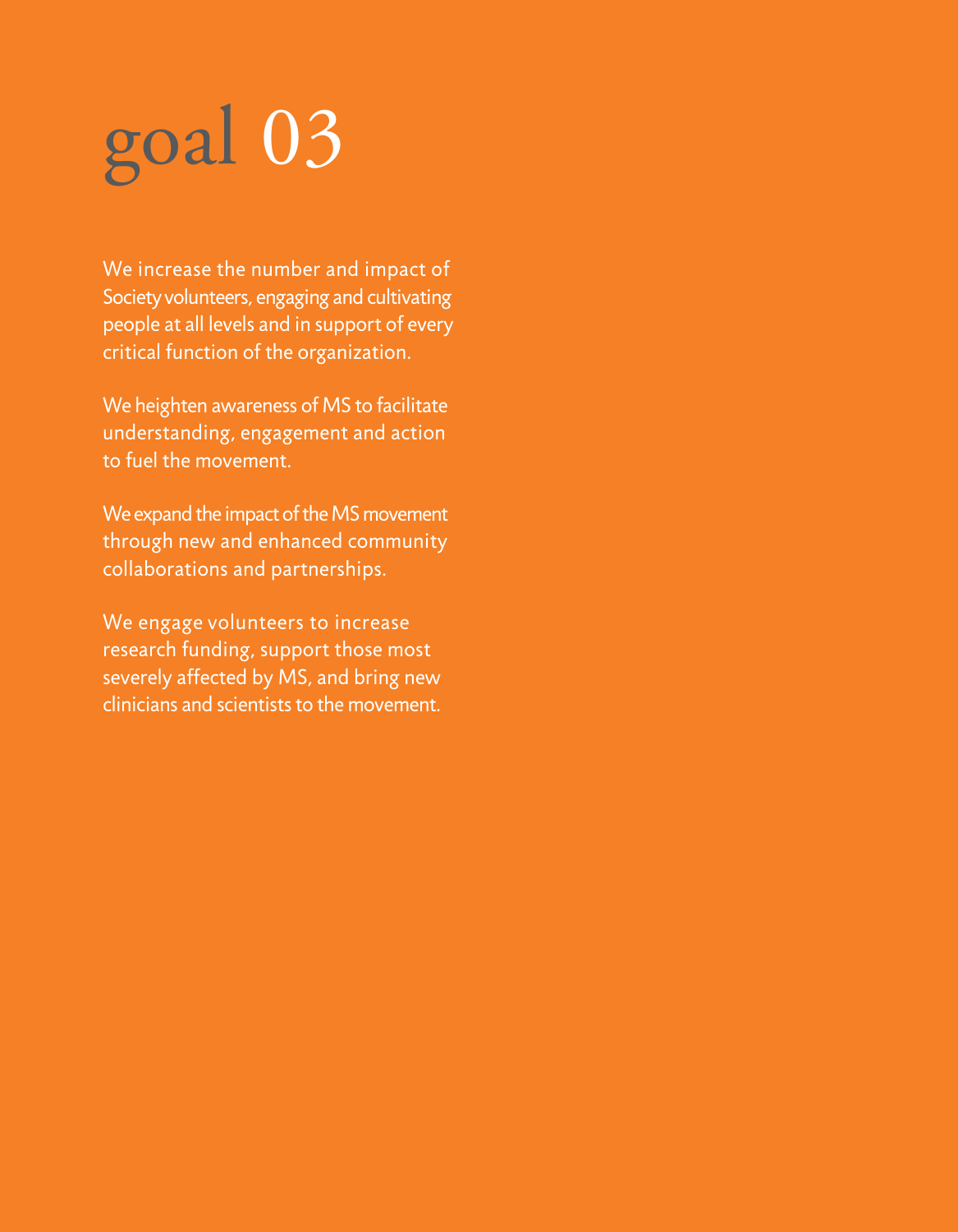### We are activists.

Kimberly, diagnosed in 2000.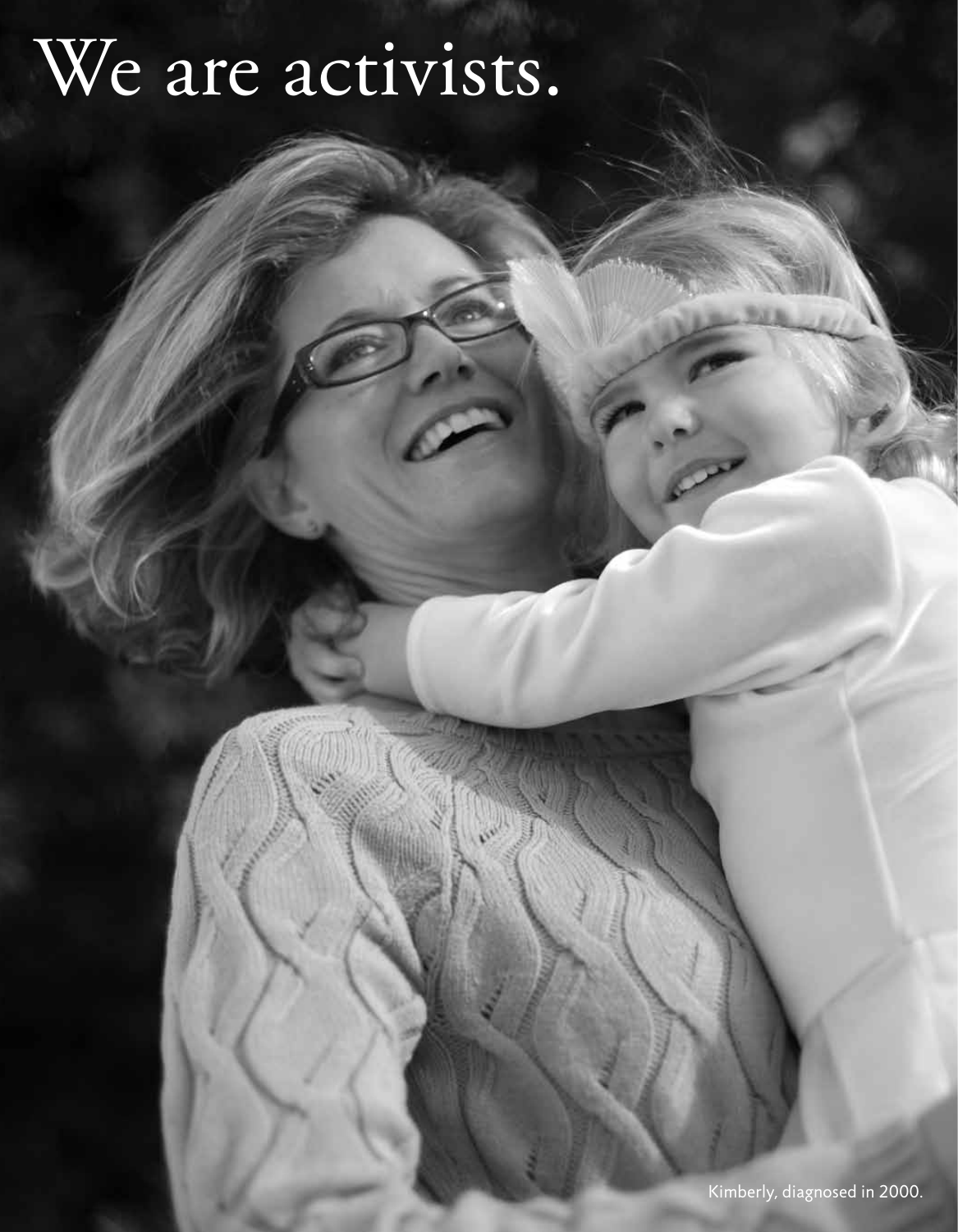We relentlessly advocate for federal, state and local government policies essential to people affected by MS, and we champion the rights of people with disabilities.

We engage people in the MS movement to take on leadership roles in advocacy at the federal, state and local levels.

We join forces with organizations and coalitions to leverage our influence and advance mutual goals.

We use thoughtful communications to help all audiences spread the message that advocacy helps drive research, enhances care and quality of life, and mobilizes millions to do something about MS now.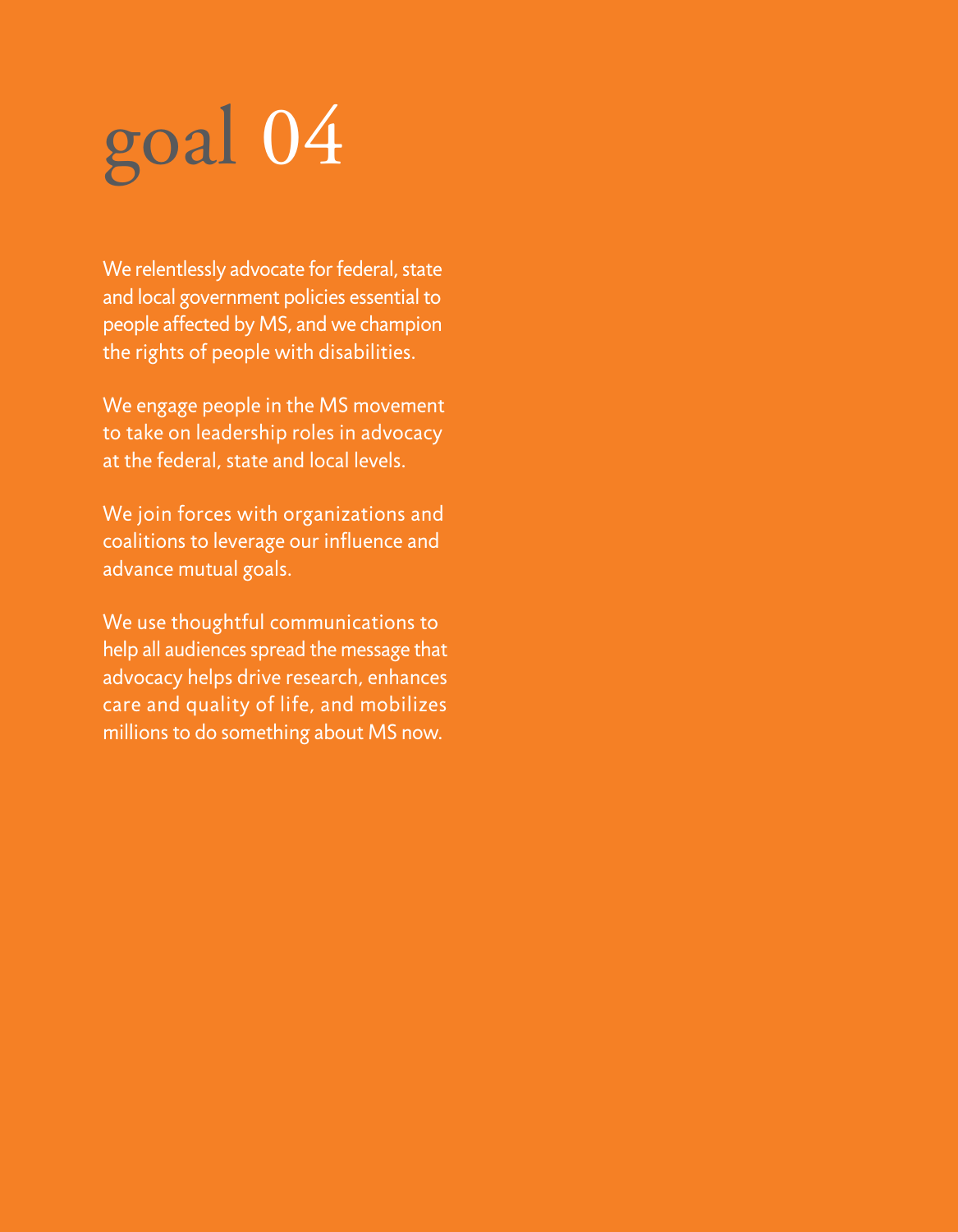We develop and align human, business and financial resources to achieve breakthrou results.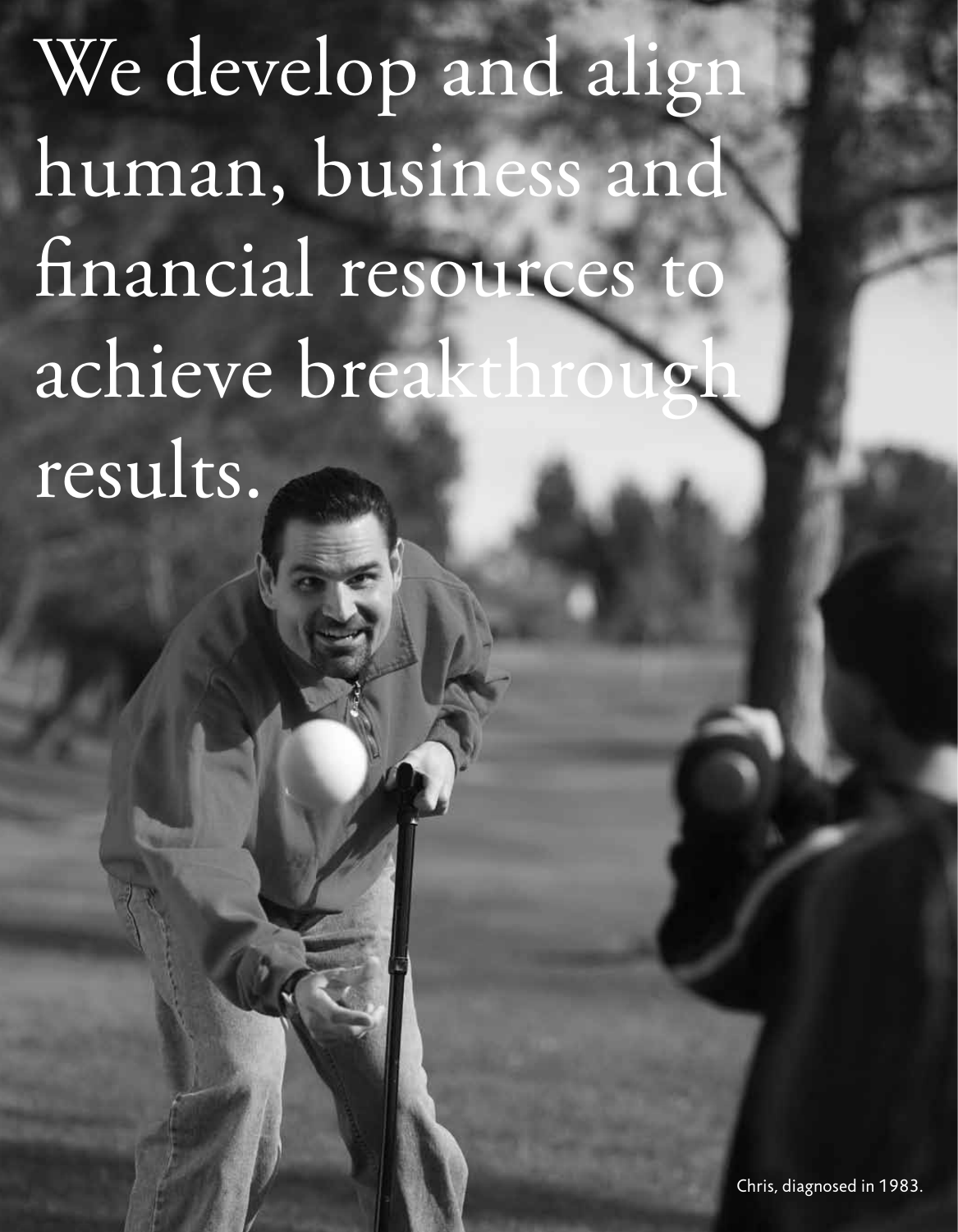#### Organization of Choice

We create and implement strategies which attract, develop and retain the expertise, energy and commitment of talented individuals.

We align our resources, systems, processes and structure to achieve increased organizational effectiveness and efficiency.

We embrace and demonstrate behaviors that create an organization of choice for all constituents.

#### Fundraising

We achieve a growth rate of 2% in 2011, 4% in 2012, 6% in 2013, 8% in 2014 and 10% in 2015, raising a total of \$1.2 billion over five years.

We increase revenue by building strong, active and purposeful relationships with individuals and businesses through exceptional customized service and state of the art tools.

We accelerate fundraising growth by fostering innovation and ensuring rapid implementation of best practices in new and existing campaigns across all revenue streams.

#### Infrastructure

We equip our employees and volunteers with the skills and tools necessary to work at their highest capacity.

We embrace innovation where new processes and tools will empower and elevate our employees and volunteers.

We streamline operational processes throughout the organization to increase our capacity to do more.

We maximize process efficiencies through the use of a robust set of standard systems and equipment.

We maintain a robust information management platform where information is delivered where and when it is needed to facilitate decision making.